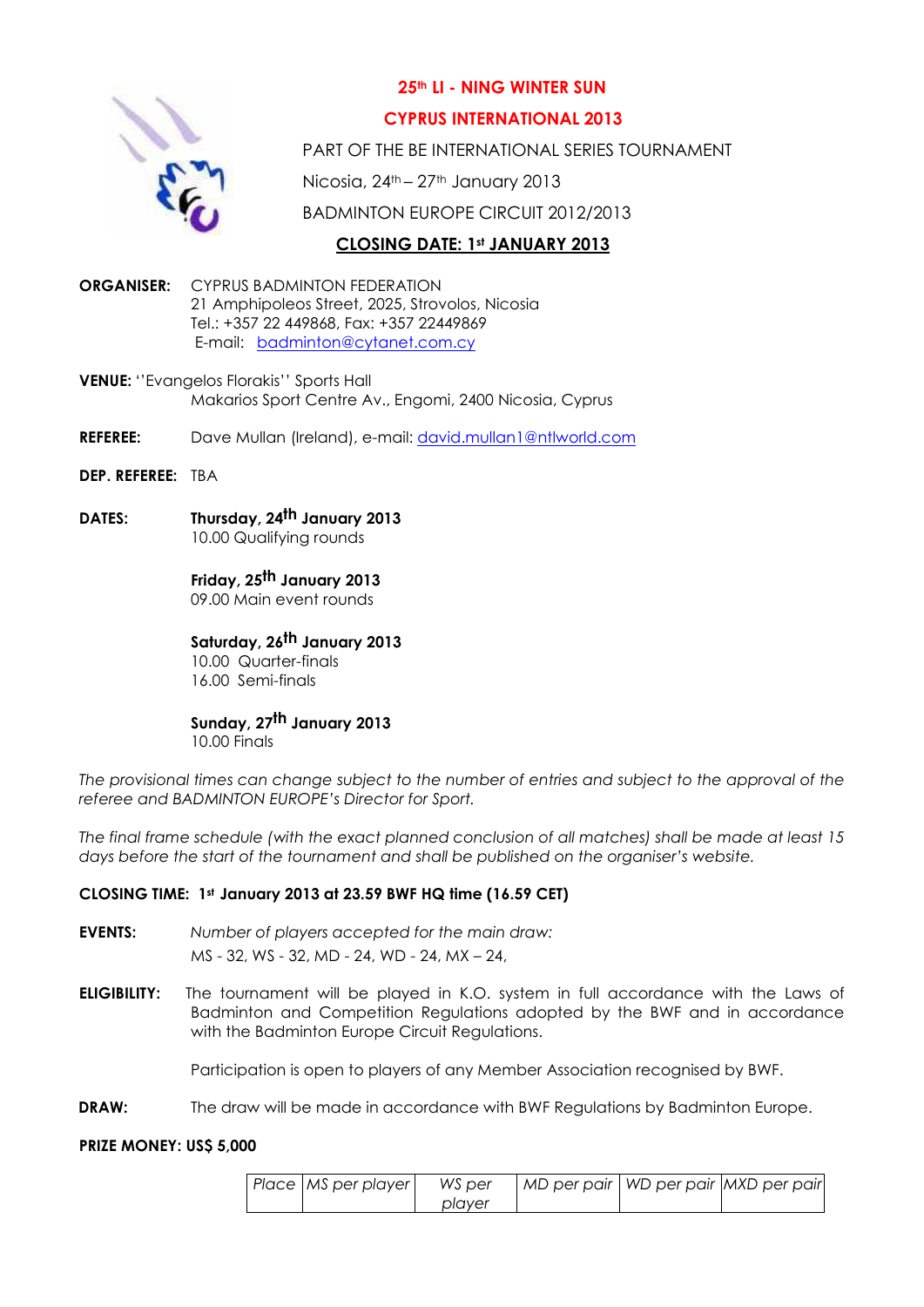|          | Ωſ                   | М         | JOC     | UUC     | ЮC      |
|----------|----------------------|-----------|---------|---------|---------|
|          | $\sim$               | $\sim$    | .       | .D      | к       |
| <u>.</u> | 'OC<br>$\Delta$<br>u | 10C<br>ΔI | $- - -$ | $- - -$ | $- - -$ |

The Organiser shall pay the prize money cash during the prize giving ceremony immediately after the finals! **The prize money will be awarded only to those [players who attend the prize giving](http://bwf.tournamentsoftware.com/sport/tournament.aspx?id=6D6D3A4F-D25C-4C1C-99B7-A62E3703743D) ceremony!**

*ENTRIES:* [All entries must be made by usin](http://bwf.tournamentsoftware.com/sport/tournament.aspx?id=6D6D3A4F-D25C-4C1C-99B7-A62E3703743D)g the **BWF Online Entry System on the following link:** 

http://bwf.tournamentsoftware.com/sport/tournament.aspx?id=6D6D3A4F-D25C-4C1C-99B7-A62E3703743D

Entries must be submitted no later than **Tuesday 1st January 2013 at 23.59** BWF HQ time (GMT + 08.00)

*Players cannot be entered unless they already have a BWF ID-number. In case you wish to enter players who do not have a BWF ID-number, please contact the BWF office well in advance of the tournament, so that the players concerned can get a BWF ID-number before the closing date of the tournament.*

#### *No late entries will be accepted!*

*In accordance with BE Circuit Regulations:*

*It is required that every event in a particular BE Circuit tournament has at least 8 competitors (i.e. actual competitors, not merely entries). If the required number of competitors is not met, this particular event shall not count towards any ranking.*

*In accordance with regulation 10.5 in Appendix 6 to BWF's General Competition Regulations, an event must contain at least one entry from a Member Association other than the hosting Association. If an event does not contain at least one entry from a Member Association other than the hosting Association, this particular event shall not count towards any ranking. BADMINTON EUROPE is not liable for any costs incurred by third persons (players, coaches, umpires, team managers etc.) because of an event not having enough competitors to count for the rankings.*

**ENTRY FEES:** Singles: €35 per player Doubles: €35 per player/per event

> *The Member Association that enters a player into a Circuit tournament is responsible for paying the entry fees for that player. The entry fees become due if a player is entered and has not been withdrawn when the entry deadline has passed. It is recommended that the entry fees are paid by bank transfer, but the organisers can accept cash payment at tournaments. The entry fees will not be refunded in the case of a withdrawal.*

#### **If the entry fee is not paid in time the player will not be allowed to start the match!**

If a player/pair is listed on a "Waiting List", no entry fee is to be paid before *being promoted to the Main Draw or Qualification draw. Before such a promotion takes place, the organisers must have this promotion confirmed by the association/associations of the respective player/pair. Only when this confirmation has been given, the player/pair is considered as an entry.*

*Organisers are allowed to refuse entries if players have outstanding fees from a previous year. The organiser must acknowledge all entries.*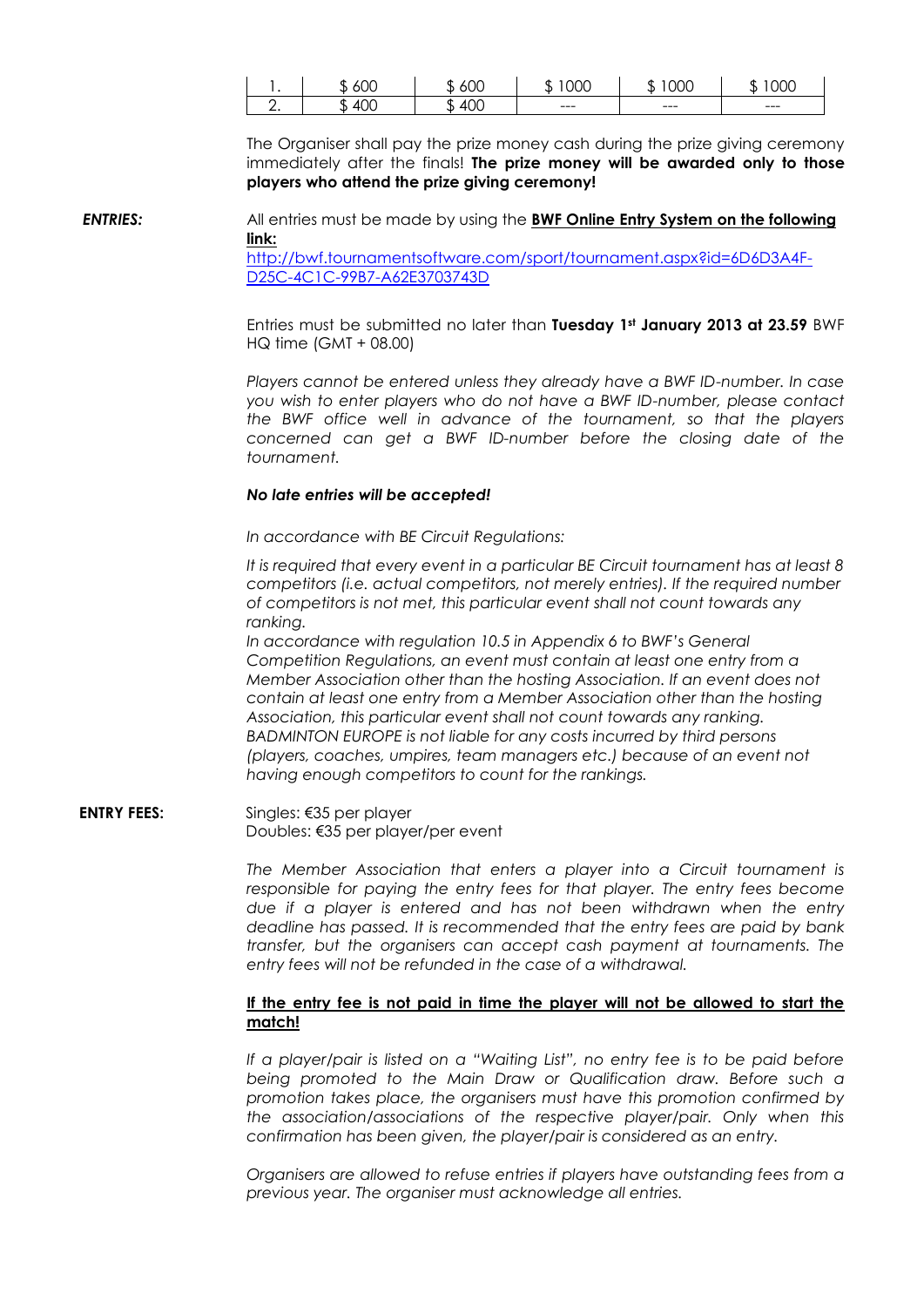**Money transfer or payment must be made to:** Bank: Bank of Cyprus Cyprus Badminton Federation Acc.No 0112-01-023086-00 IBAN: CY04 0020 0112 0000 0001 0230 8600 SWIFT: BCYPCY2N

- **SHUTTLES:** Li Ning A300 OFFICIAL BWF
- **COURTS:** 5 PRO Courts
- **WITHDRAWALS:** Any withdrawal after the Sunday immediately preceding the draw, for any reason whatsoever, renders the Member Association concerned liable to an amount of US\$ 150,00 for the inconvenience caused by the withdrawal (as defined in BWF General Competition Regulations).

Any withdrawals must be announced in writing and accompanied by a medical certificate or other appropriate documentation.

# **CLOTHING**

 **REGULATIONS:** Advertising on clothing and colour of clothing shall be regulated by BWF Competition Regulations 19 to 23.

> For All Circuit tournament the name on the back of the shirts is mandatory for the semi–finals and finals. It is mandatory for the semi-finals and finals that partners in doubles wear the same colour.

- **BETTING:** There might be betting on offer from this event. Betting is however not allowed to be made by players or officials connected to the Event either in person or through a third party. Participants may therefore not make bets on the Event or procure through third parties the making of bets with a betting agency. [Participants who, in violation of th](http://www.cyprusbadminton.com/)is prohibition, nevertheless make or procure through third parties the making of bets with betting agencies shall be immediately disqualified from participation in the Event and are liable for legal prosecution. Similarly manipulation of games will be met with disqualification and possible legal prosecution. Any violation mentioned above is also a breach of Player's Code of Conduct (Art. 5.2.) and will be sanctioned by BWF.
- **WEBPAGE:** http://www.cyprusbadminton.com
- **INSURANCE:** Insurance shall be arranged individually by each player.
- **MEDICAL SERVICE:** During the tournament people from First Aid will be present in the sport hall.
- **PAYMENTS:** Payments for entry fees must be paid at accreditation in cash in euro.

#### **PAYMENTS FOR ACCOMMODATION MUST BE SETTLED [DIRECTLY](mailto:lucy@europahotel.com.cy) WITH THE HOTEL!**

**ACCOMMODATION:** Please contact the official hotels listed below: (all prices are in Euros)

#### **1. EUROPA Hotel \*\*\***

For reservations please contact **Mrs. Lucy Iacovidou** - F.O. Manager, lucy@europahotel.com.cy, www.europahotel.com.cy

13 Alkaios Str., 2404, Engomi, Nicosia, P.O.Box 25730, CY-1311, Cyprus tel.: +357 22692692, fax: +357 22 664417

*Accommodation price list:*

|--|